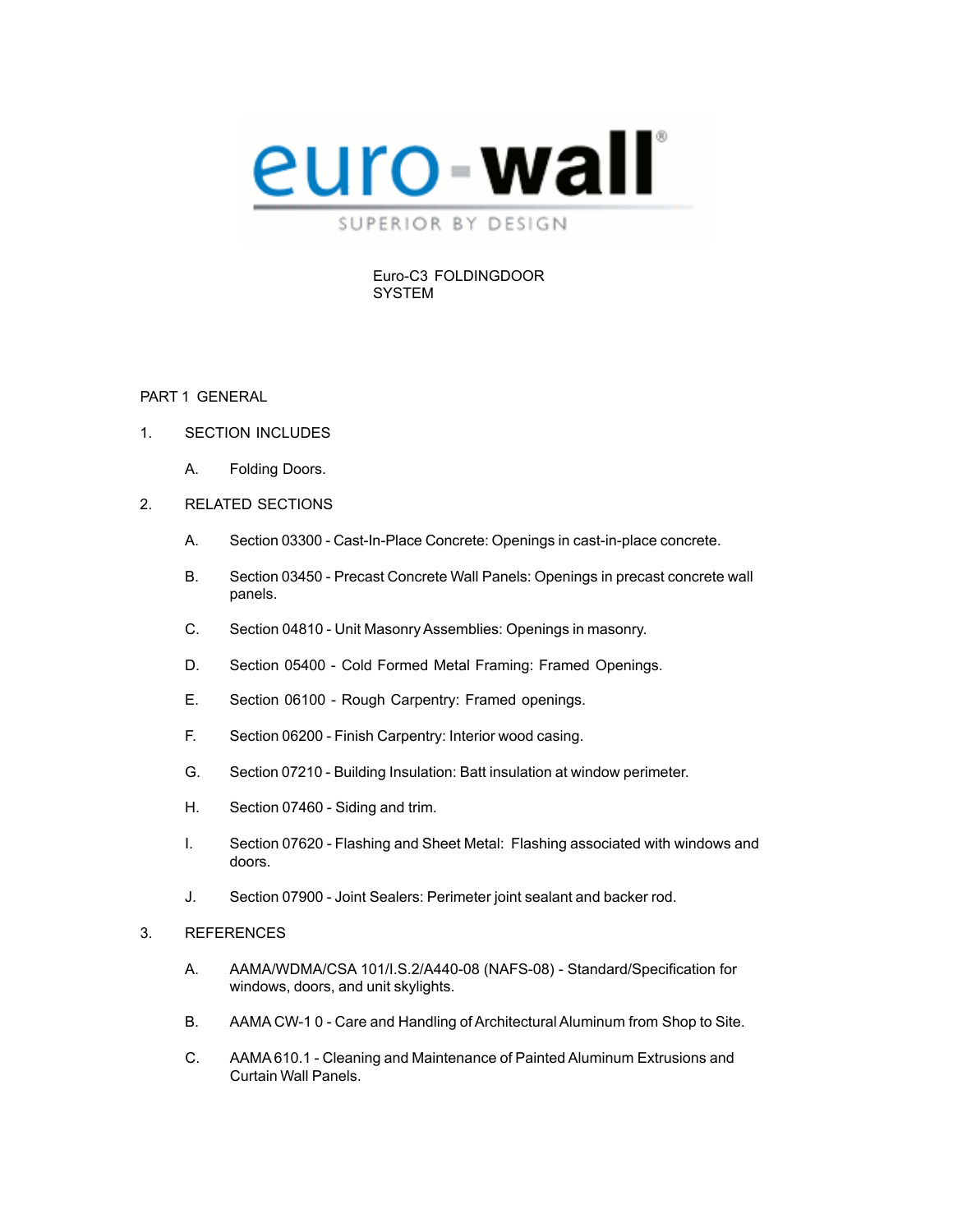- D. AAMA 611 Voluntary Specification for Anodized Architectural Aluminum.
- E. AAMA1801 Voluntary Specification for the Acoustical Rating of Windows, Doorsand Glazed Wall Sections
- F. AAMA 2604 Voluntary Specification, Performance Requirements and Test Procedures for High Performance Organic Coatings on Aluminum Extrusions and Panels.
- G. AAMA 2605 Voluntary Specification, Performance Requirements and Test Procedures for Superior Performance Organic Coatings on Aluminum Extrusions and Panels.
- H. ASTM C 864 Standard Specification for Dense Elastomeric Compression SealGaskets, Setting Blocks, and Spacers.
- I. ASTM C 1115 Standard Specification for Dense Elastomeric Compression SealGaskets, Setting. Blocks, and Spacers.
- J. ASTM E 330 Standard Test Method for Structural Performance of Exterior Windows, Curtain Walls, and Doors By Uniform Static Air Pressure Difference.
- K. ASTM E 547 Water Penetration of Exterior Windows, Curtain Walls, and Doors.
- L. ASTM E 1886 Standard Test Method for Performance of Exterior Windows, Curtain Walls, Doors, and Impact Protective Systems Impacted by Missile(s) and Exposed to Cyclic Pressure Differentials.
- M. ASTM E 1996: "Standard Specification for Performance of Exterior Windows, Curtain Walls, Doors and Impact Protective Systems Impacted by Windborne Debris in Hurricanes".
- N. ANSI Z97.1 Safety Glazing Materials Used in Buildings Safety Performance Specifications and Methods of Test.
- 4. PERFORMANCE REQUIREMENTS

The Euro-wall Folding Door is designed and manufactured to comply with the current Florida Building Code (FBC) including HVHZ and has been evaluated to the following:

- A. TAS 201-94 (ASTM 1996-03) Large missile impacts
- B. TAS 202-94 (ASTM E330-02) Uniform static pressure
- C. TAS 203-94 (ASTM E1886-02) Positive and negative cycle loads
- D. ASTM E283 Air infiltration
- E. ASTM E331-00 Water infiltration
- F. AAMA 1303-05 Forced entr

HVHZ maximum approved:

DP up to 100 Panel height up to 144" Panel width up to 53"

WZ3 maximum approved:

DP up to 100 Panel height up to 168" Panel width up to 52"

Current Florida product approvals (FL34003) for both HVHZ and WZ3 can be found at www.floridabuilding.org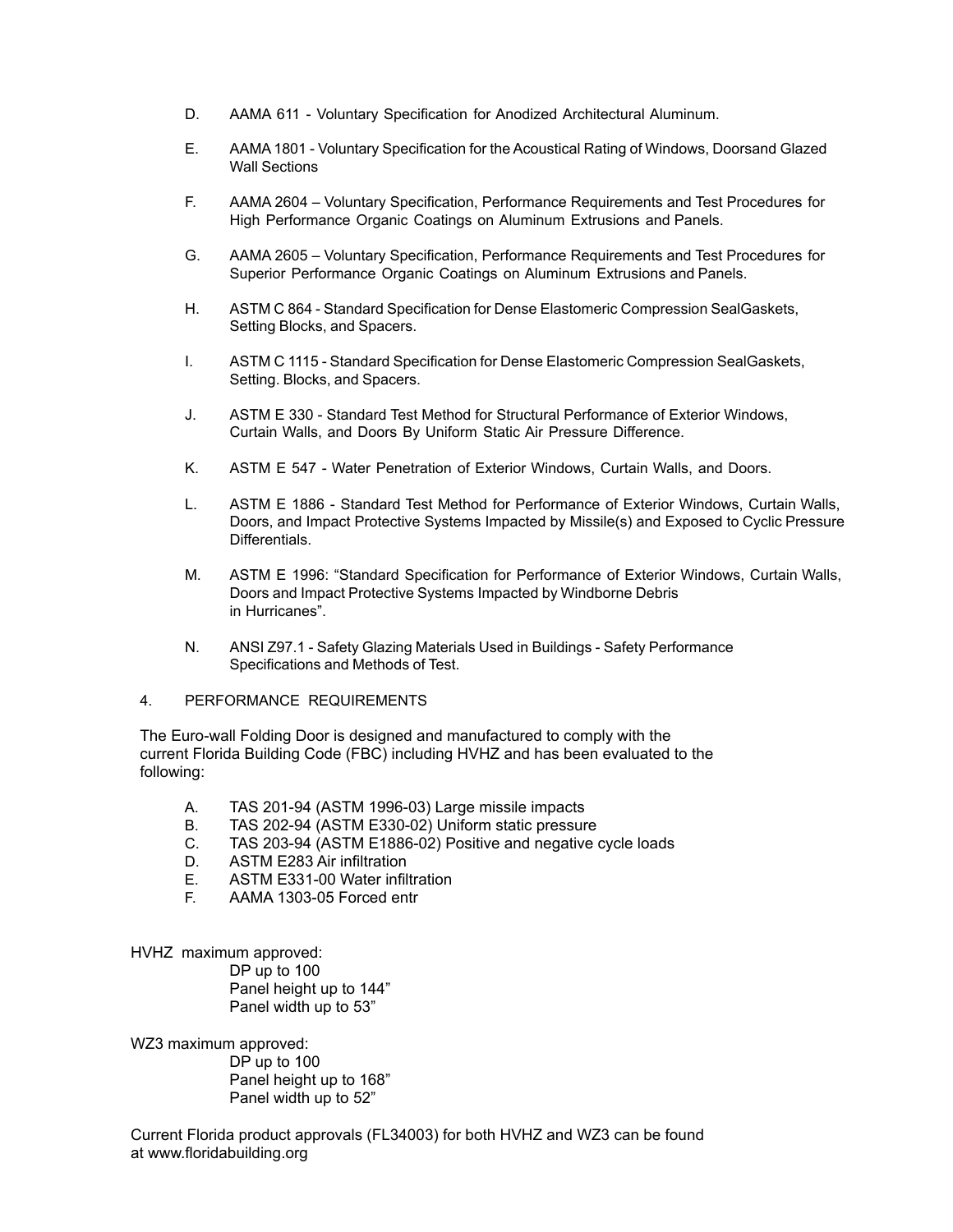#### 5. SUBMITTALS

- A. Submit under provisions of Section 01300.
- B. Product Data: Manufacturer's data sheets on each product to be used, including:
	- 1. Preparation instructions and recommendations.
	- 2. Storage and handling requirements and recommendations.
	- 3. Installation methods.
- C. Shop Drawings: Detailed drawings prepared specifically for the project by manufacturer. Show opening dimensions, framed opening tolerances, profiles, product components, anchorages, and accessories.
	- 1. Indicate material thickness, fastener locations, glazing and hardware arrangements.
	- 2. Include schedule identifying each unit, with marks or numbers referencing drawings.
- D. Selection Samples: For each finish product specified, two complete sets of color chips representing manufacturer's full range of available colors and patterns.
- E. Verification Samples:
	- 1. Aluminum Finish: Two samples, minimum size 2 by 3 inches (50 by 75 mm), representing actual product and color.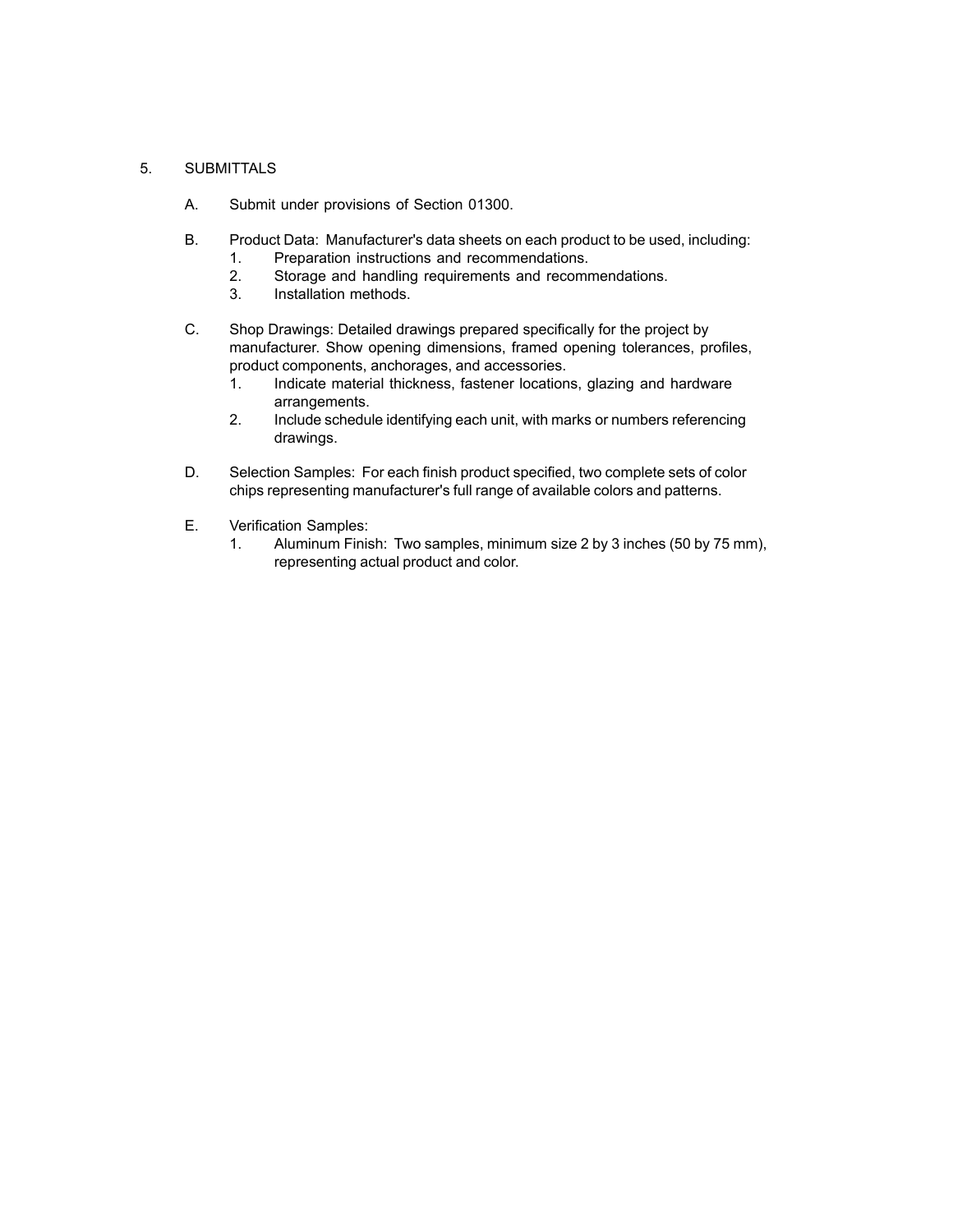- 2. Glass: Two samples, minimum size 12 inches (300 mm) square, of specified glass, including coatings or frit pattern.
- 3. Assembly Sample: 24 by 36 inch (600 by 900 mm) assembly complete with glazing, gaskets, fasteners, anchors, and finish; do not proceed with fabrication until workmanship and color are approved by Architect.
- F. Manufacturer's Certificates: Certify products meet or exceed specified requirements.
- G. Closeout Submittals: Provide manufacturer's maintenance instructions that include recommendations for periodic checking and adjustment and periodic cleaning and maintenance of all components

## 6. QUALITY ASSURANCE

- A. Manufacturer Qualifications: Company specializing in manufacturing products specified in this Section with minimum 3 years experience in fabrication and erectionof glazed window wall systems for projects of similar scope. N.A.M.I. Quality Assurance compliant # 1884-1. ISO/IEC 17020 & Guide 53. State of Florida QUA 1789.
- B. Installer Qualifications: Experienced in performing work of this section that has specialized in installation of work similar to that required for this project.
- C. Mock-Up: Provide a full size mock-up for evaluation of surface preparation techniques and application workmanship.
	- 1. Finish areas designated byArchitect.
	- 2. Do not proceed with remaining work until workmanship, color, and sheen are approved by Architect.
	- 3. Refinish mock-up area as required to produce acceptable work.
	- 4. Incorporate accepted mock-up as part of the Work.
- 7. DELIVERY, STORAGE, AND HANDLING
	- A. Store products in manufacturer's unopened packaging until ready for installation.
	- B. Provide care and handling conforming to AAMA CW-1 0, "Care and Handling of Architectural Aluminum from Shop to Site".
	- C. Store products out of contact with the ground, under a weather tight covering, so asto prevent bending, warping, or other damage. Do not cover with unventilated tarps, polyethylene film, or similar coverings.
	- D. Protect factory finishes from damage, precipitation and construction materials until ready for installation.
- 8. SEQUENCING
	- A. Ensure that locating templates and other information required for installation of products of this section are furnished to affected trades in time to prevent interruption of construction progress.
	- B. Ensure that products of this section are supplied to affected trades in time to prevent interruption of construction progress.
- 9. PROJECT CONDITIONS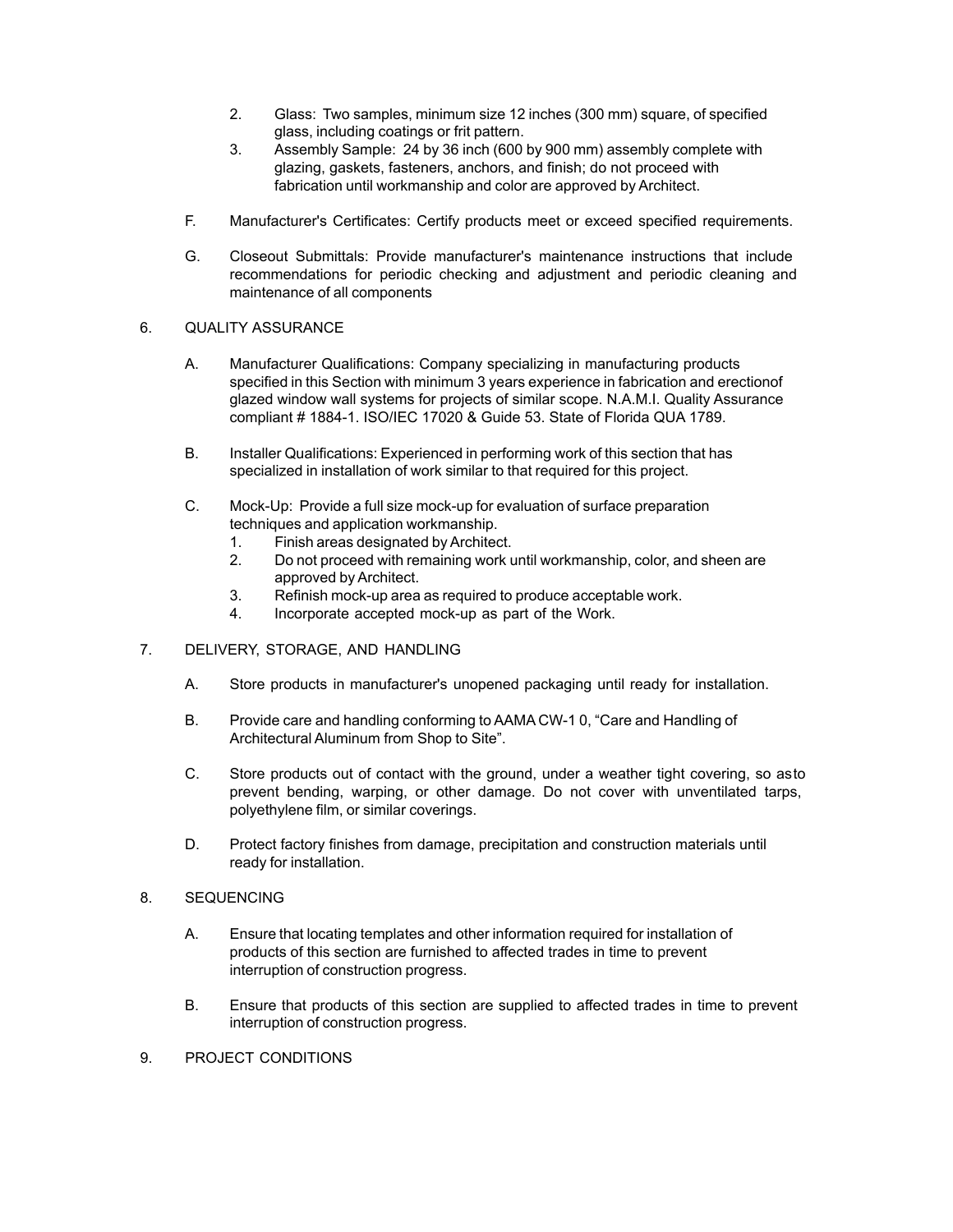A. Maintain environmental conditions (temperature, humidity, and ventilation) within limits recommended by manufacturer for optimum results. Do not install products under environmental conditions outside manufacturer's absolute limits.

## 10. WARRANTY

A. Euro-Wall products are warranted for 10 years.

# PART 2 PRODUCTS

## 1. MANUFACTURERS

- A. Acceptable Manufacturer: Euro-Wall; 2200 Murphy Court, North Port, FL 34289.ASD. Phone Toll Free: 888-989-EURO (3876). Fax: 941-979-5317. Web Site: [www.euro-wall.com.](http://www.euro-wall.com/) Email: [engineering@euro-wall.com](mailto:engineering@euro-wall.com)
- B. Substitutions: Not permitted.
- C. Requests for substitutions will be considered in accordance with provisions of Section 01600.

# 2. ALUMINUM FOLDING DOORS

- A. Provide top hung sliding/folding glass doors to fit the openings and configurations indicated on the Drawings. Provide system complete with head, sill and jambs complete with weatherstripping, operating hardware and specified accessories as follows:
	- 1. System: Euro-Wall System LLC Euro-C2 Aluminum folding door system as manufactured by Euro-Wall Systems LLC.
	- 2. System: Euro-Wall System LLC Euro-C3 Aluminum folding doors system as manufactured by Euro-Wall Systems LLC
	- 3. System: Euro-Wall System LLC Euro-C5 Thermally Broken Aluminum Folding Systems as manufactured by Euro-Wall Systems LLC.
	- 4. Door Panel Size: Provide doors as a factory fabricated knock-down system.
		- a. As indicated on the Drawings.
	- 5. Operation:
		- a. Out-folding system.
		- b. In-folding system.
	- 6. Glazing: Provide safety glazing materials complying withANSI Z97.1 and withthe requirements of Section 08800.
		- a. Glazing: 1 inch (24 mm) Sealed insulating glass.
		- b. Glazing: 1 inch (24mm) Sealed Unit Laminated Glass.
		- c. Glazing: 1/4 inch (6 mm) Tempered glass Single Glass.
		- d. Glazing: 9/16 inch (14 mm) Laminated glass.
	- 7. Framing: Extruded aluminum with nominal thickness of .078 inches (2.0 mm)to .1562 (4mm).
	- 8. Weatherstripping:
		- a. Dual weatherstripping on head, jambs and between panels, and single weatherstripping on sill.
		- b. Hinge gaskets on specific hinges.
	- 9. Sill:
		- a. Standard Sill.
		- b. Floor channelADA Compliant Sill
		- c. ADASill.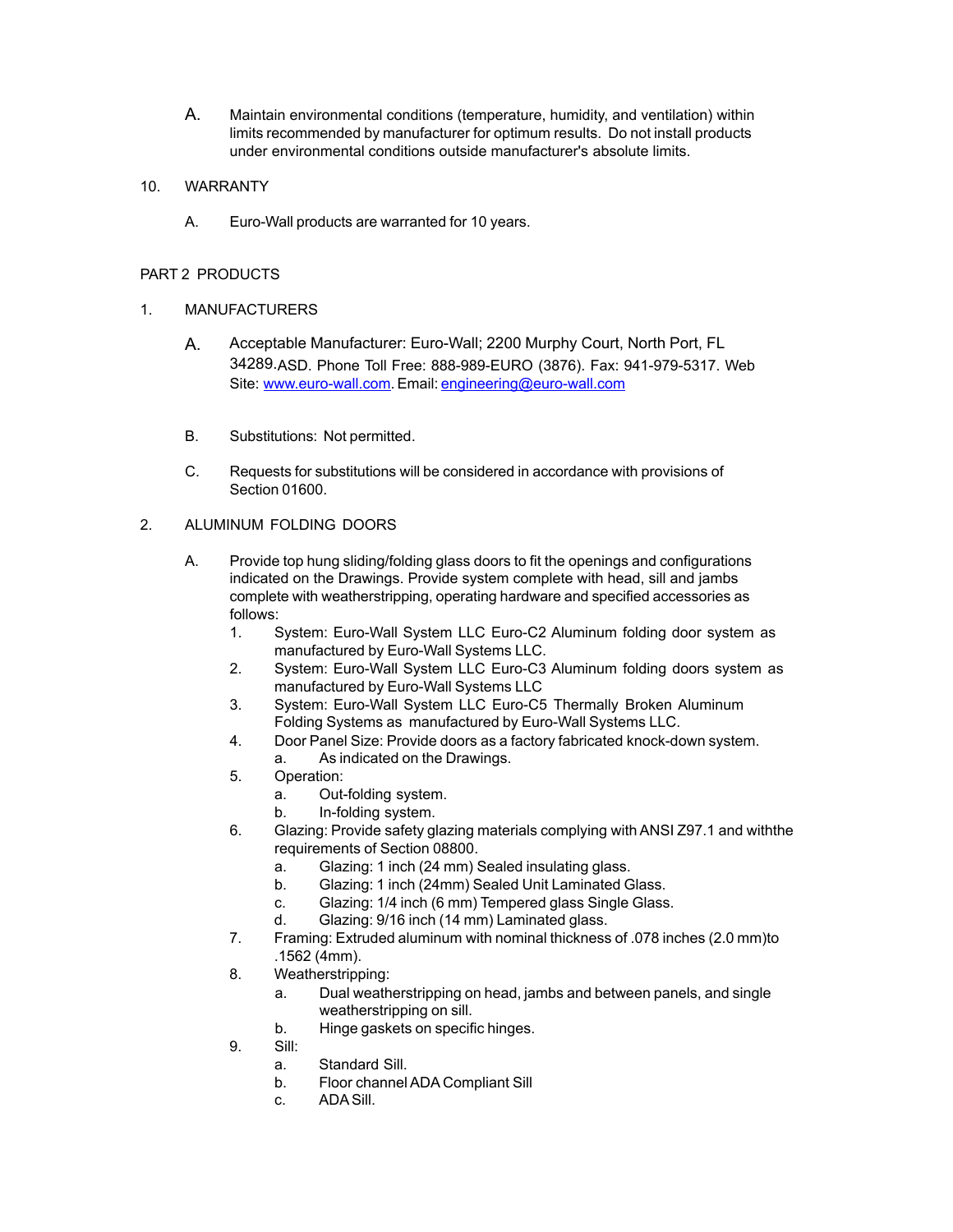- 10. Accessories:
	- a. Moldings.
	- b. Sill Cover.
- 11. Hardware: Folding door.
	- a. Aluminum hinges, color as follows:
		- 1) White Powder Coat.
		- 2) Clear Anodized.
		- 3) Bronze Powder Coat.
		- 4) Black Powder Coat.
	- b. Stainless steel corrosion proof carriers with sealed, self-lubrication, ball bearing multi-rollers.
	- c. Twinpoint stainless steel Handle and Gear Box.
	- d. Multipoint stainless steel door lock system.
- 12. Door Handles:
	- a. Ferraro Series.
		- 1) White powder coat finish.
		- 2) Satin aluminum finish.
		- 3) Black powder coat finish.
		- 4) Bronze powder coat finish.
	- b. Florence Series.
		- 1) Satin nickel finish.
		- 2) Polished Brass finish.
		- 3) Bronze Powder coat finish.
		- 4) Antique Brass finish.
		- 5) Antique nickel finish.
	- c. Faenza Series.
		- 1) Satin nickel finish.
		- 2) Polished Brass finish.
		- 3) Bronze Powder coat finish.
		- 4) Antique Brass finish.
		- 5) Antique nickel finish.

## 3. MATERIALS

- A. Aluminum: 6063-T5 alloy and temper. Other alloys and tempers may be used for nonstructural members provided they do not void the required warranties. Indicate alloys and tempers clearly on shop drawings and in structural calculations.
- B. Glazing: Provide glazing type specified complying with ANSI Z97.1.
- C. Flashings: Sheet aluminum, same finish as for system components; secured with concealed fastening method or fastener with head finished to match; thickness as required for conditions encountered.
- D. Glazing Gaskets: Dry glazing system compression type design, replaceable; EPDM, complying with ASTM C 864, with solid strand cord to prevent shrinkage or; Elastomeric silicone with solid strand cord to prevent shrinkage, complying with ASTM C 1115, as provided by the manufacturer.
	- 1. Manufacturer's standard black color.
- E. Setting Blocks, Edge Blocks, and Spacers: As required by manufacturer and compatible with insulated glass where required.
- F. Anchors and Fasteners: Aluminum, zinc and stainless steel of type, which will not cause electrolytic action or corrosion.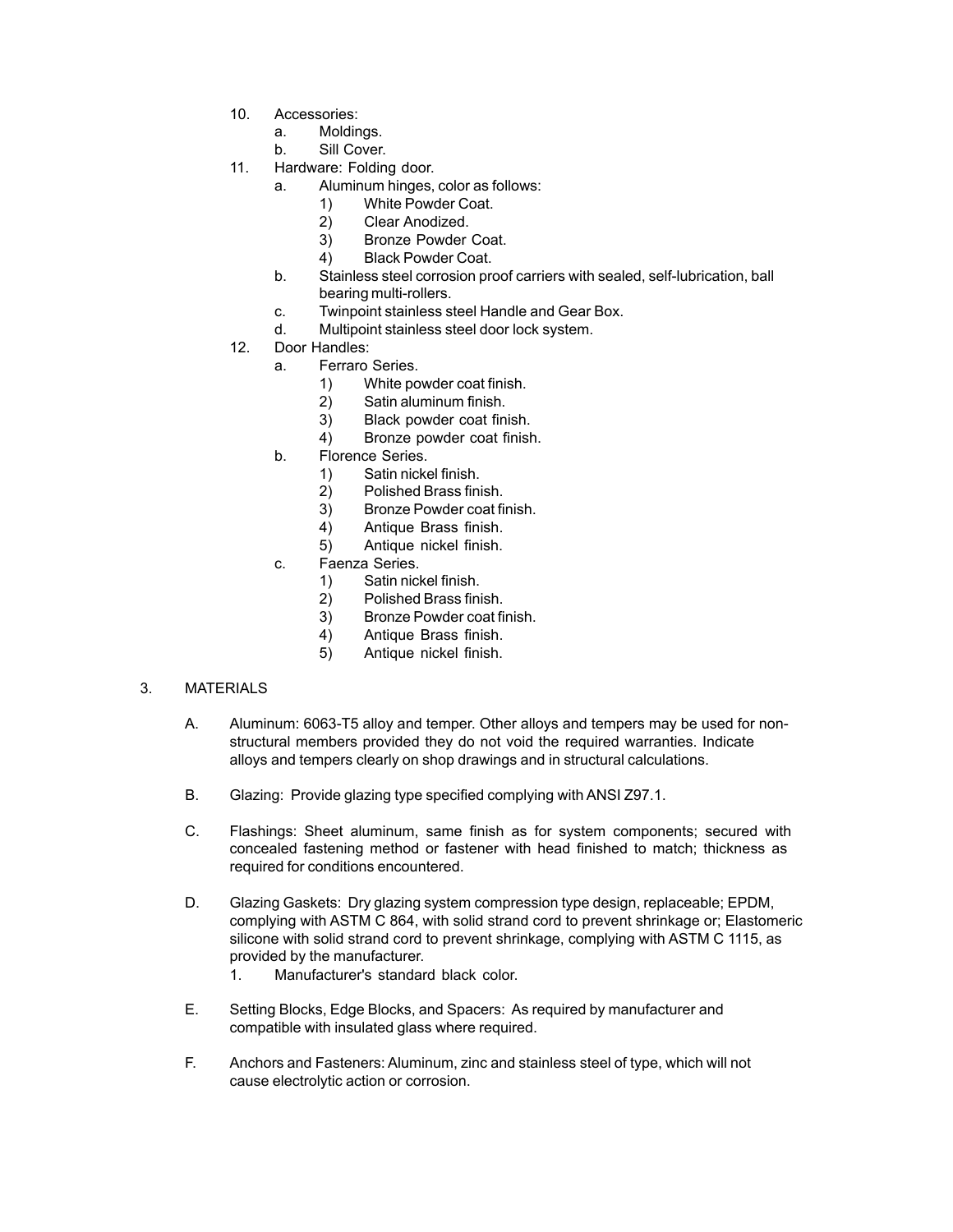- G. Accessories: Provide accessories as scheduled to achieve design intent and environmental control.
- H. Aluminum Finish: Anodized Class 1 complying with AAMA 611 Class 1 Acid Etch anodic coatings.
	- 1. Color: Clear.
	- 2. Color: Dark bronze.
	- 3. Color: Black.
- I. Aluminum Finish: Standard mill finish with custom finish as follows:
	- 1. Kynar 70% finish: D2000-AAMA 2605 (10 year Florida) 20 year manufacturer's warranty. Color as selected from manufacturer's standard colors.
	- 2. Custom Powder Coat finishes available D3000-AAMA 2605 (10 year Florida) 20 year manufacturer's warranty. Color as selected from manufacturer's standard colors.
	- 3. Wood Grain finishes (custom): AAMA 2604 (5 year Florida) 10 year manufacturer's warranty. Color as selected from manufacturer's standard colors.
	- 4. Annodized Class 1 (ClearAnodized) 10 year manufacturer warranty.

## 4. FABRICATION

- A. Fabricate components in accordance with approved shop drawings. Remove burrsand rough edges. Shop fabricate to greatest extent practicable to minimize field cutting, splicing, and assembly.
- B. Fabricate components true to detail and free from defects impairing appearance, strength or durability.
- C. Fabricate components to allow for accurate and rigid fit of joints and corners. Match components carefully ensuring continuity of line and design. Ensure joints and connections will be flush and weathertight. Ensure slip joints make full, tight contactand are weathertight.
- D. Reinforce components at anchorage and support points, at joints, and at attachment points for interfacing work.
- E. Glass: Accurately size glass to fit openings allowing clearances following recommendations of the manufacturer.
- F. Cut glass clean and carefully. Nicks and damaged edges will not be accepted. Replace glass that has damaged edges.

## PART 3 EXECUTION

- 1. EXAMINATION
	- A. Do not begin installation until substrates have been properly prepared.
	- B. Verify openings are ready to receive work and dimensions and clearances are as indicated on the approved shop drawings.
	- C. If preparation is the responsibility of another installer, notify Architect of unsatisfactory preparation before proceeding.